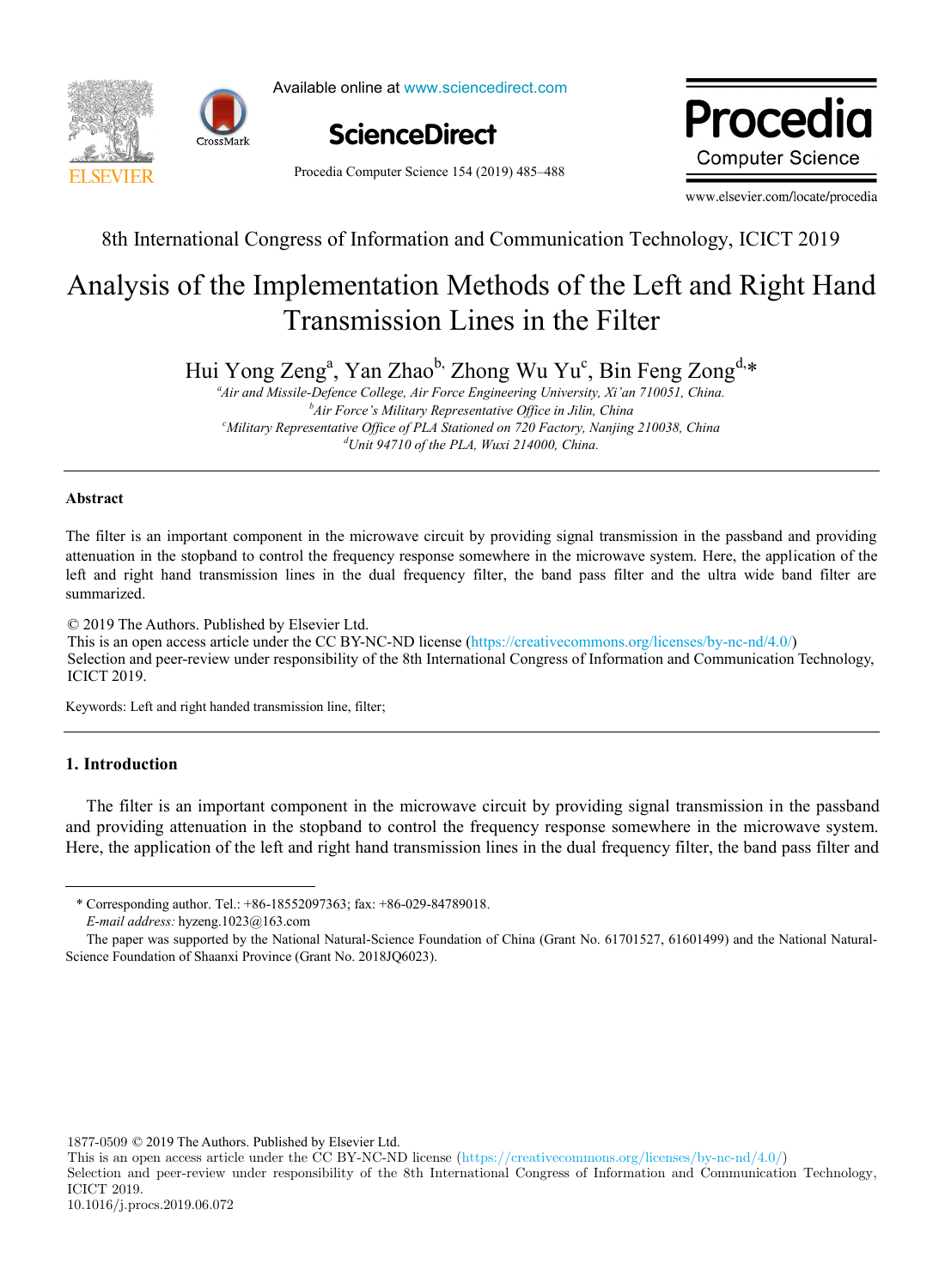the ultra wide band filter are summarized.

### **2. Filter Implementation Analysis**

In the aspect of dual-frequency filter: the literature [1] adopts the combination of loading the left and right hand short-circuiting branches and the coplanar waveguide open-circuit branches, and designs a dual-frequency filter. The bandwidth of the two passbands is independently adjustable, compact and high-frequency. Harmonics also has a good suppression effect; the literature [2] designed a dual-band filter with microstrip structure according to the unique advantages of the left and right hand transmission lines in the field of dual-frequency microwave devices, as shown in Figure 1; A dual-frequency filter is designed based on the left and right hand transmission lines of the inverse open resonant single loop.

In terms of band-pass filters: [4] proposed a zero-order resonator unit based on the left and right hand transmission lines operating in the X-band, and designed a new band-pass filter operating at 9.2 GHz to 9.5 GHz using two units. This filter maintains less in-band ripple and good cut-off characteristics compared to conventional filters based on the form of coupled microstrip lines, and is reduced in size by 80%; the literature [5] is based on ground defects and microstrip gaps. The left and right hand transmission line units are designed, and the two-stage units are cascaded to design a band pass filter, as shown in Fig. 2.



Fig. 1 Dual-frequency filter reported in [2]



Fig. 2 Bandpass filter reported in [5]

In the ultra-wideband filter: since there is no stop band between the left-hand passband and the right-hand passband of the balance left and right hand transmission lines, the two are combined into one passband, and the UWB filter can be realized in this way. In [6], a new type of UWB filter based on the 10-unit hand structure is proposed, as shown in Fig. 3. The literature [7] proposes an improved left-right hand transmission line period unit formed by surface coupling, and based on the unit design. The ultra-wideband filter, as shown in Fig. 4, has the advantages of small size and low insertion loss; the literature [8] proposes a combined structure of a reverse openloop resonator and a parallel branch and a small ultra-wideband filter based on the combined structure. The device is shown in Figure 5; the literature [9] uses the equilibrium state of the left and right hand transmission lines based on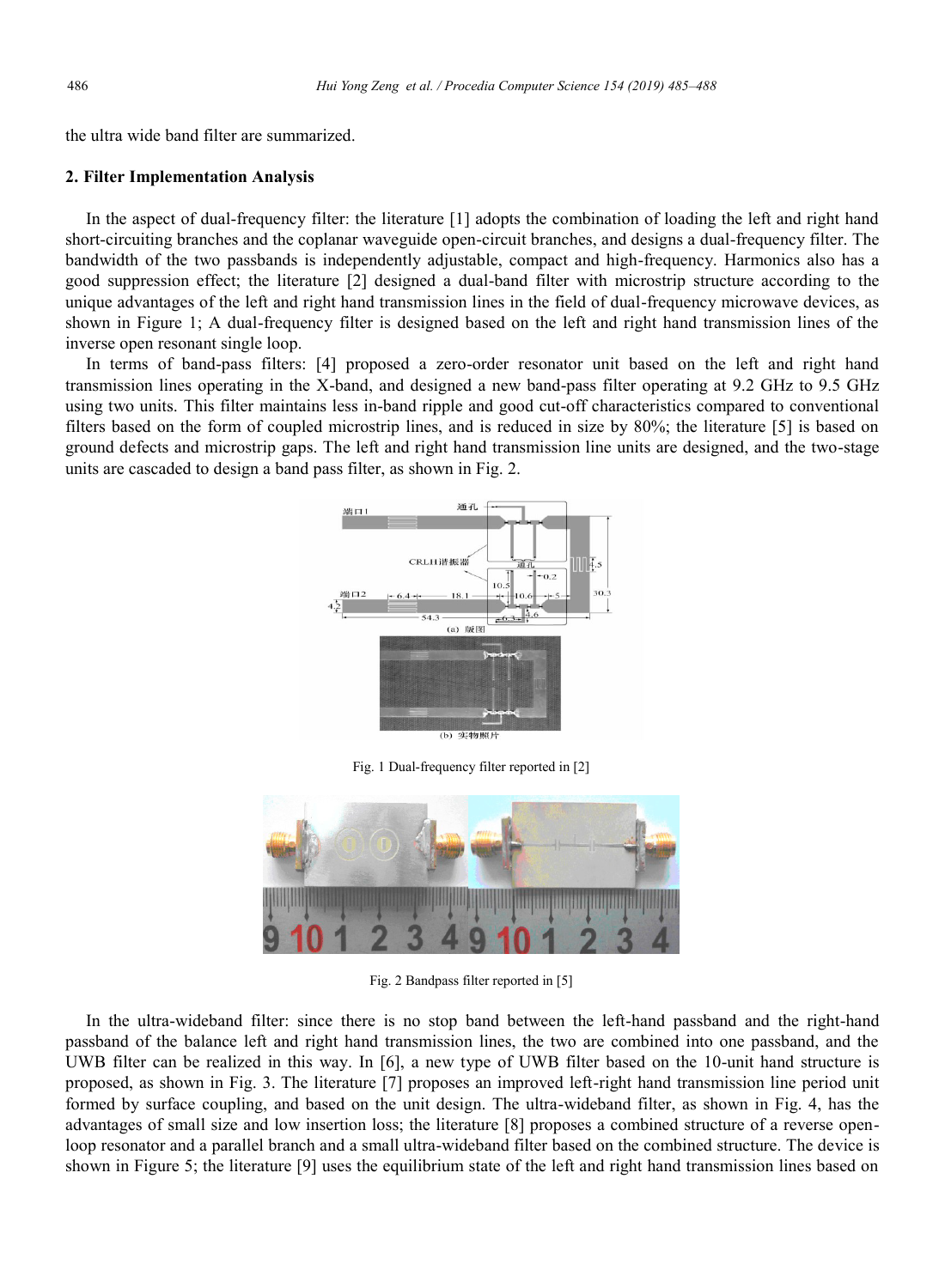the reverse open-loop resonator to design a broadband band-pass filter, and introduces a parallel grounding branch in the original structure to achieve the second harmonic. The control combines the left-hand passband, the right-hand passband and the second harmonic passband to design a high-performance, miniaturized ultra-wideband bandpass filter, corresponding broadband bandpass filter and ultra-wideband bandpass filter structure. Figure 6 shows.



Fig. 3 Ultra-wideband filter reported in [6]



Fig. 4 Ultra-wideband filter reported in [7]



Fig. 5 Ultra-wideband filter reported in [8]